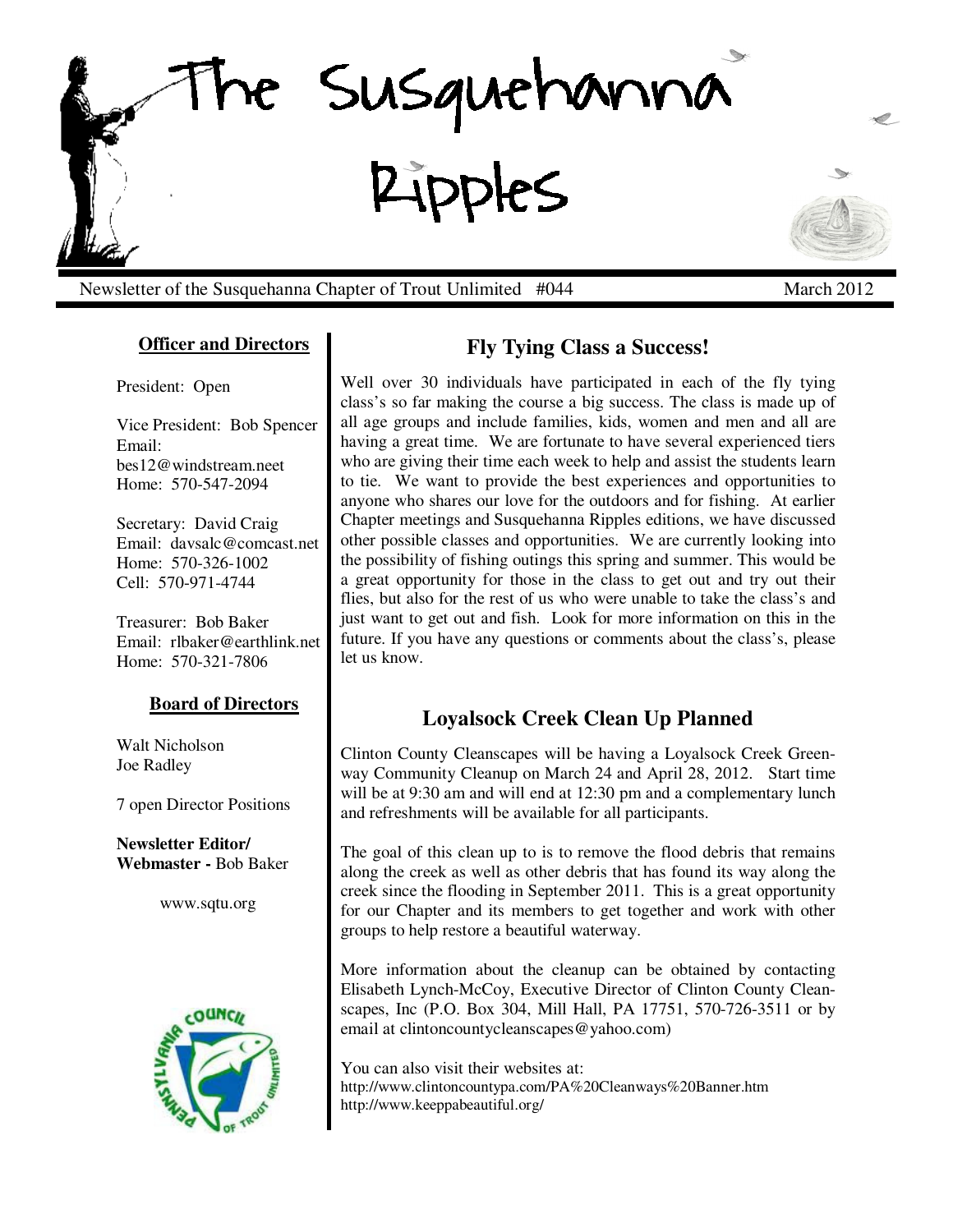## **The Philosophy of Fishing Visited** Submitted by Bob Rinn

"Pools and Ripples", a delightful group of essays by Bliss Perry offers much thinking about what we feel during our pursuit of trout and salmon: it is the basis for the name Susquehanna Ripples. An afternoon with Perry is time well spent.

Writers of yesteryear capture a feeling of contentment, times when life slowed to a flow where the concern about tomorrow did not include a cascade into the rush of urgency generated by our modern existence. It is easy to slip through these pages into the headwaters of the Lamoille River where I spend many pleasant days decades ago. Vermont has many delightful places, and people like the guide "Old John" whose poor cooking Perry would ignore for the pleasure or watching his unique method of fly casting starting with a back cast when "he inhales along rapt of breath as if he were going in a trance, lifting his ribs and his elbows very high, like some strange old bird about to take flight. As the cast starts forward, he seems to breath it softly across the river, as gently as a child blowing dandelion seed. He gets an incredible distance, but I never saw him raise a fish."

Some of his essays take us into the New Hampshire peaks around Franconia Valley where splashing brooks were clear and full of trout. His niece, Annie Trumbull Slosson, wrote about the Notch Country in her famous book "Fishin' Jimmy." Now this is another book to consider, a short and easily absorbed tale of fishing personality, full of concern about the surrounding world and its people.

I like the way Bliss Perry moves through his fishing experiences, often revealing connections with moral and physical satisfaction essential to traversing a smooth trail. We hope for the wind at our backs as we paddle through the years ahead. He writes, "Nonsense! If the rod and reel are working well, and the fly book is wisely filled, and the sky a bit overcast, and there is just enough ripple on the water, your lifeextension institute is already functioning!"

| <b>John Arway Spoke at February Meeting</b>                                                                                                                 | Treasurer's Report for January 1-31, 2012                                                                 |                                        |
|-------------------------------------------------------------------------------------------------------------------------------------------------------------|-----------------------------------------------------------------------------------------------------------|----------------------------------------|
| We were very fortunate to have had Mr. John<br>Arway, Executive Director of the PFBC and Mr.<br>Bill Worobec, Commissioner for the PFBC at our              | <b>Checking Account</b><br>Beginning Balance January 1, 2012 \$2,615.26                                   |                                        |
| recent meeting.<br>As always, they provided us with great, up to                                                                                            | Deposits<br>Member Reimbursement<br>Expenses                                                              | \$<br>75.00                            |
| date information as to what the PFBC is doing<br>and their future plans and goals.                                                                          | Bob Baker (Reimbursement)<br>November 2011 Newsletter<br>Mailing labels                                   | 111.74<br>\$.<br>7.29<br>\$            |
| One change that may affect us directly in this<br>area is the way trout are stocked. New regula-<br>tions for their drivers may not allow them to visit     | January 2012 Newsletter<br>Post Office Bulk Mail Permit<br>(Good until 1/13)                              | 74.20<br>\$190.00<br>383.23            |
| every spot they used to thus not allowing for an<br>even stocking of a stream.                                                                              | First Presbyterian Church of Williamsport<br><b>Utility Donation</b>                                      | \$100.00                               |
| As always, they are asking for help from fisher-<br>men and other interested parties to help them                                                           | Checking Account Balance 1/31/2012                                                                        | \$2,207.03                             |
| stock and see that trout are evenly distributed<br>throughout the stream.                                                                                   | <b>Savings Account</b>                                                                                    |                                        |
| A big thank you to Mr. Arway and Mr. Worobec<br>for taking the time to come to our meeting and<br>speak to us and answer the many questions that<br>we had. | Beginning Balance January 1, 2012<br>Interest Payment January 13, 2012<br>Ending balance January 31, 2012 | \$6,491.89<br>0.26<br>S.<br>\$6,492.15 |
|                                                                                                                                                             | <b>Checking Account Balance</b><br><b>Savings Account Balance</b><br>Total money in bank                  | \$2,207.03<br>\$6,492.15<br>\$8,699.18 |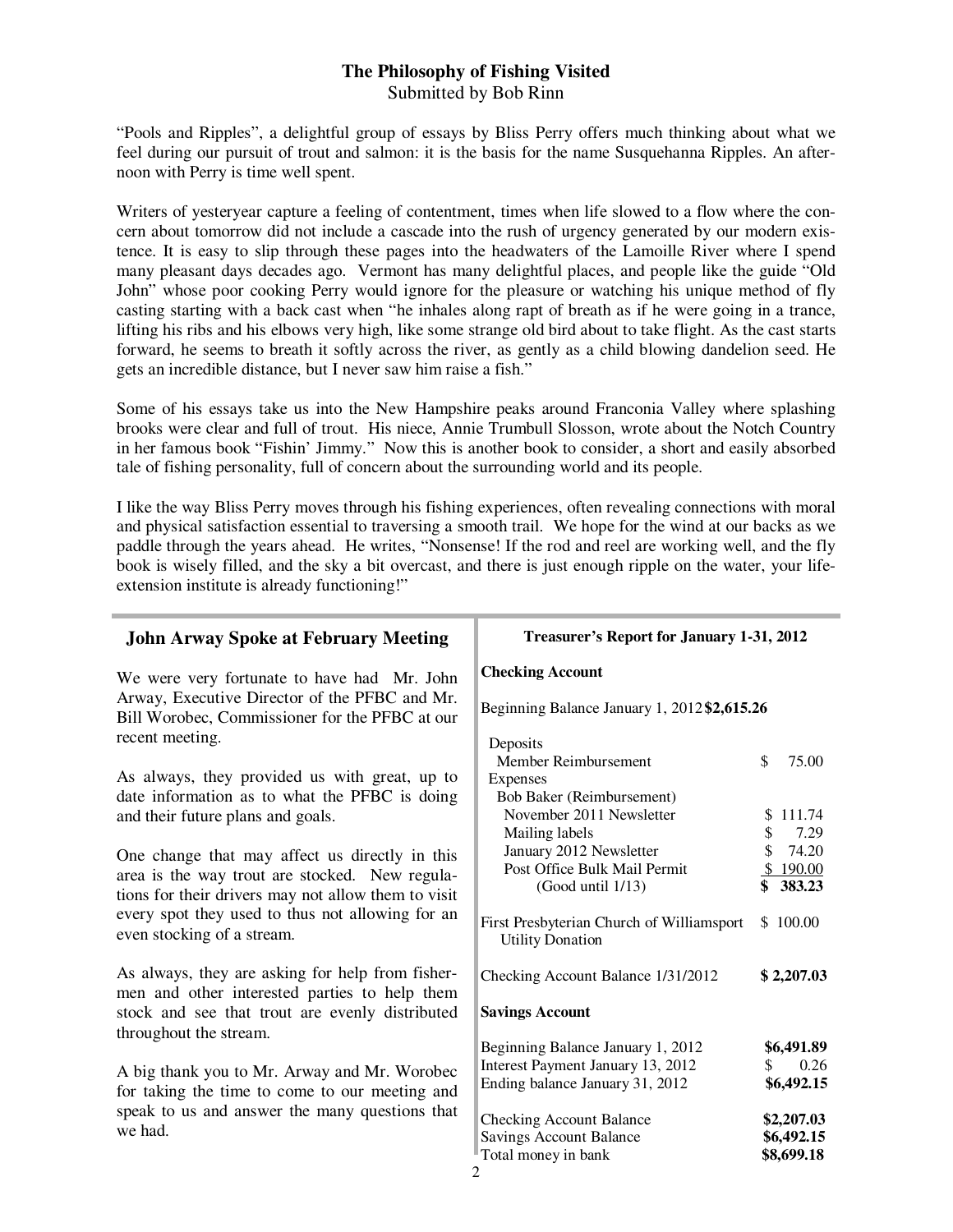### **House Bill 1950 Signed into Law**

The Marcellus Shale bill was signed into law by Governor Corbett on February 14, 2012.

Highlights of HB1950 include:

- The financial support it will provide to the Pennsylvania Fish & Boat Commission for investigative and enforcement activities.
- Funding for the Growing Greener Fund
- Requires a water management plan, approved by DEP, for Water withdrawals for drilling or hydraulic fracturing
- DEP must consider the impact on public resources and is allowed to place conditions on well permits to ensure protection of public resources and habitats
- It prohibits well pad sites or the drilling of wells in floodplains.

One area where HB1950 does not go far enough is the requirement that drillers increase the distance from a well bore to a stream from 100 to 300 feet. TU advocates that well pads, as opposed to well bores, should be at least 300 feet from a stream or other body of water.

Taken from press release of Trout Unlimited http://www.tu.org/ press\_releases/2012/marcellus-shale-impact-bill-a-step-forwardfor-fish-and-wildlife-in-pennsylvania



We presently have the President position open and 7 Director positions. We have had no one step forward to fill these important positions and we are again asking you to consider filling one of these positions. This is one of the best ways to make your membership count and your voice heard! If you are interested in becoming an Officer or Director, please contact David Craig (contact information is on the front) to find out what is required for the position you are interested in.

#### **DEP Wants Your Comments**

The Pennsylvania Department of Environmental Protection is accepting public comments until March 21, 2012 for its proposed changes to its erosion and sediment general permit.

"The permit mandates protection of waterways and watersheds from sediment runoff during construction disturbing more than five acres over the life of an oil or gas related project."

Highlights include:

- DEP can extend the time it takes to review permits if they find problems with the submitted permit.
- The operator of a site is required to restore the well site after completing the well.
- The operator is of a site is required to use best practices for erosion and sediment control
- Operators of a site must also comply with post construction storm water as is required by their county.

Information for this article was taken from the DEP website at www.dep.state.pa.us and click on the oil and gas tab.

#### **Update your Contact Information**

We have recently started using email to notify our membership of important events. The first was to notify the membership that John Arway, PFBC Executive Director, would be at our February meeting. All email address's were obtained from Trout Unlimited and a number of them were returned for various reasons. At the same time, we found that there are a number of individuals who did not have an email address listed. If you do have email and wish to be included, please let us know your email address. If you received an email from us, you have nothing further to do.

Additionally, when we conducted our phone survey last year, we found a number of incorrect phone numbers. Please go to the Trout Unlimited web page (http://www.tu.org/) and log in to update your contact information or send your updated information to rlbaker@earthlink.net or to 821 Wilson Street, Williamsport, PA 17701 and we will update our records.